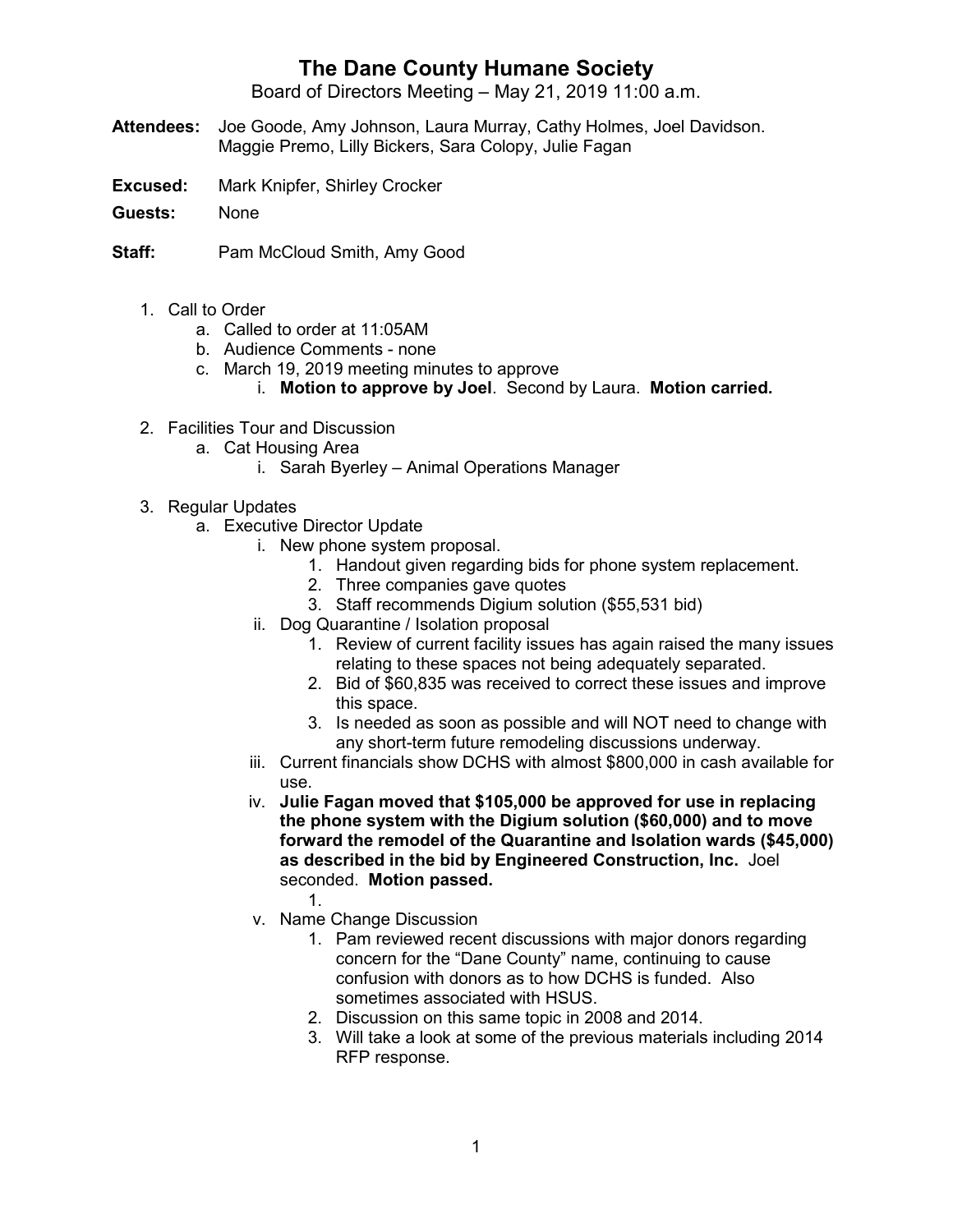## **The Dane County Humane Society**

Board of Directors Meeting – May 21, 2019 11:00 a.m.

- 4. Pam will check with Andi regarding possible ideas on how to forward with a possible rebranding in light of Capital Campaign for remodel and 100 year celebration.
- b. Development Assessment Five Year Recheck
	- i. Pam handed out an update from McDonald Schaefer regarding findings from reassessment of the 2014 Development Assessment
	- ii. Basically very positive results achieved over the five years
	- iii. Ready for next steps toward a capital campaign
- c. Development Update Amy
	- i. See monthly report
	- ii. Working on feasibility study for Capital Campaign
	- iii. Identifying projects to be included in donor interviews
- d. Questions on current financials
	- i. Reviewed March financials
- 4. Old Business
	- a. 990 Review and Approval
		- i. Cathy reviewed the critical information reported in the DCHS 990 for the 2018 year and discussed the relationship between to 990 (DCHS Tax return) and the Audited Financial statements for 2019.
		- ii. **Cathy moved that the board approve the 990 as presented for filing with the IRS.** Joel seconded**. Motion approved**.
		- iii. Pam was given the go ahead to file.
	- b. Annual Meeting
		- i. On Wednesday June  $26<sup>th</sup>$
		- ii. Everyone encouraged to attend
		- iii. Joe, Cathy, Laura, and Amy are running for re-election
	- c. Board Operations Committee Chair
		- i. Still open
		- ii. Laura will contact Rachel Rassmussen and see if she is still willing to help out with this committee.

## 5. New Business

- a. Workshop on Approach to Mission Statement Review
	- i. Discussed approach, clean slate with so many new board members
	- ii. Joe, Joel and Cathy will meet via conference call to discuss questions for group to prepare for discussion at next month's meeting.
	- iii. Joe will then send email to board members with questions
- 6. Committee Activity and Charters no updates due to time
	- a. Finance
	- b. Philanthropy
	- c. Nominating
	- d. Board Operations
	- e. Legislative
- 7. Adjourn
	- a. Meeting was adjourned at 1:03PM